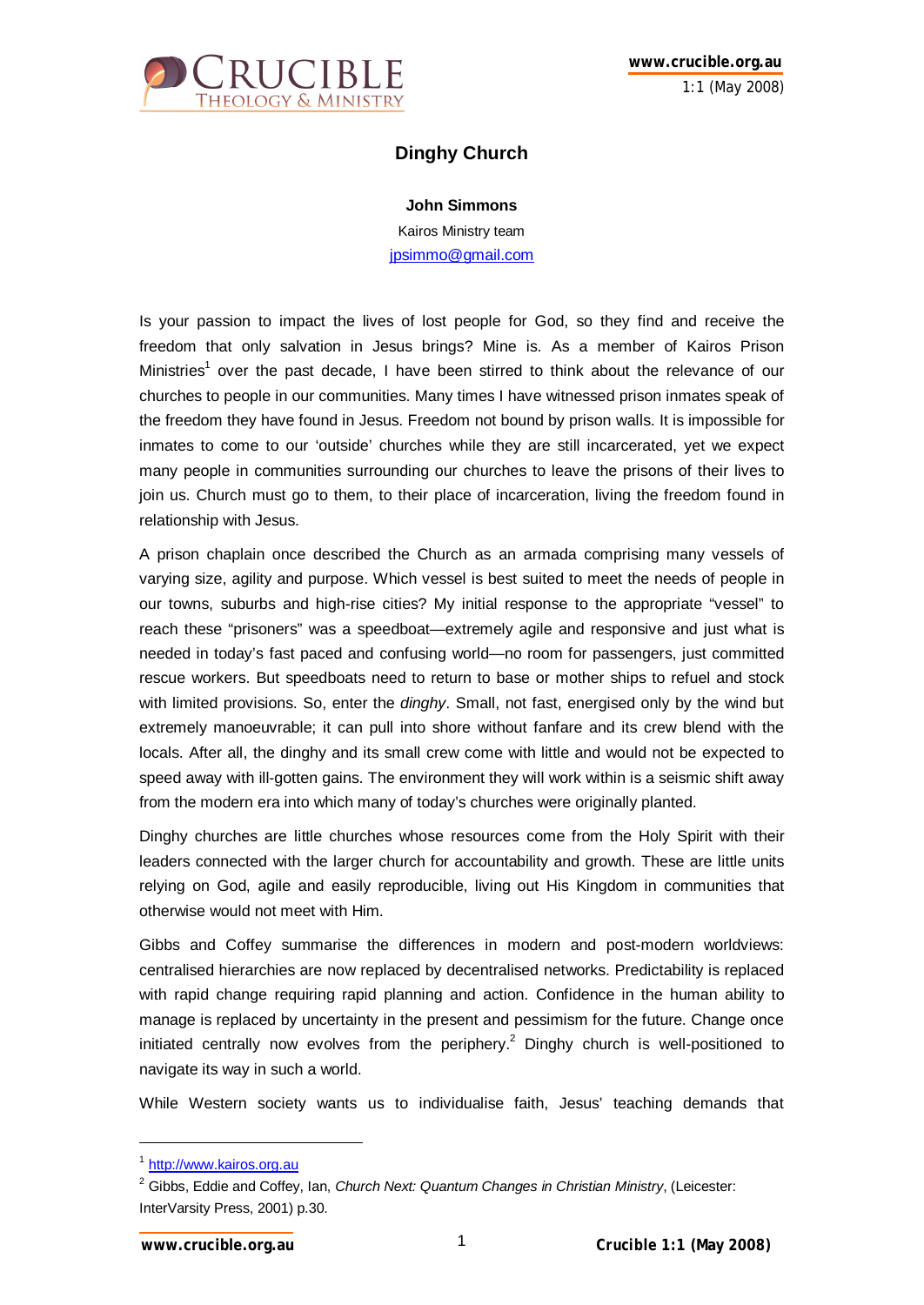Christians as leaders do not withdraw into their safe personal relationships with God. Rather we are to interact with others through care and concern.<sup>3</sup> The base for dinghy church must be a shared commitment to authentic leadership which is accountable, from a base of a growing sacrificial spirituality which focuses on Jesus, demonstrated through relationships with others. In the early church this manifested in the making of disciples; something approached with urgency as end times were expected, and missional action followed as a natural outcome.<sup>4</sup> The empowering love of God frees us from the confines of our self-interest into the fullness of the Kingdom, transformation being an outcome.<sup>5</sup> Some "crew" would come with raw passion and spiritual insight, while many will seek strengthening and developing of their theology and relationship with God through programs such as the Certificate IV in Christian Ministry. $^6$  As people become empowered they need mutual accountability and the humility to accept it, so that the networks formed within the "armada" do not become fragmented and lose sight of the cross. <sup>7</sup>

There are many different communities, some compact, some disparate, some related by interest, and some -- like workplaces -- related by location. All experience a mixture of life and death, good and evil. Members value their community and often see it as something of more significance than "church" or "religion." In these communities are scattered people who are already members of larger existing churches, who can, in the power of the Holy Spirit, become the dinghy church living out Christ's Kingdom and inviting people in these communities to experience His life. Dinghy church "crew" may need to spend time living in an anticipatory way, living as *signs* of the Kingdom even it there is little progress and strong opposition.

In our world all people experience unexpected grace $8$  as well as encountering brokenness; indirectly through sickness and sin, and directly through confronting Satan and evil in the world. Whether it is God or Satan, people will tend to be affected by these encounters. The presence of dinghy church in these communities will illuminate what is life and death in these encounters. On many occasions because the dinghy church "crew" are trusted by their community, people won't feel threatened as they embrace life and leave behind death. "Crew" will make it their business to minister in the power of the Holy Spirit to each other and those around them bringing freedom to people who find themselves imprisoned.

Rick Joyner observes a three phase functional division within the Church. He notes that churches may be involved in one or more phases at any one time:

Phase I: *Rescue and Salvation*. The main goal of this phase is to lead people to Christ and add them to the church.

 $\overline{a}$ 

 $3$  Ibid, 190

 $<sup>4</sup>$  Ibid, 61</sup>

<sup>5</sup> Owen, Hillarie, *In Search of Leaders*, (Chichester: Wiley, 2000) p. 41.

 $^6$  Certificate IV in Christian Ministry is a vocational program offered in many churches around Australia through the Australian College of Ministries (ACOM) http://www.acom.edu.au/

 $<sup>7</sup>$  Gibbs and Coffey, p. 91</sup>

 $^8$  Matthew 5:45 The sun shines on both the good and evil, and the rain falls on the righteous and the unrighteous.